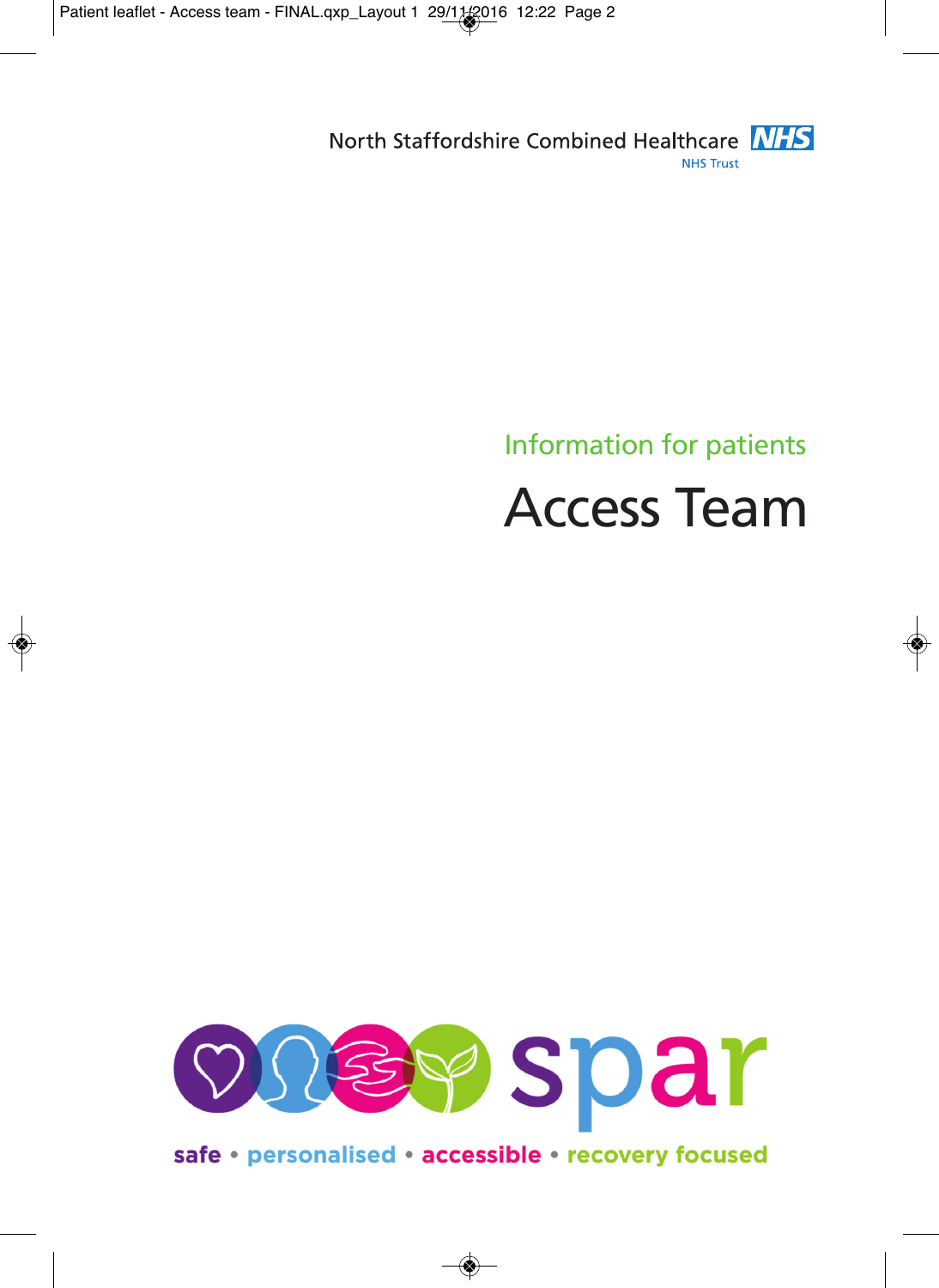### **Who are we?**

The Access Team delivers a high quality, safe and compassionate integrated health and social care service, providing an assessment and interface service between all parts of the local mental health system.

# **Where is the service based?**

The Access Team is based at Harplands Hospital, Hilton Road, Stoke-on-Trent, ST4 6RR.

# **What will happen when I contact the team?**

The team will take information from you and make the necessary arrangements for you to have an assessment of your mental health based on your current requirements.

This will take into account your thoughts and feelings and, where possible, other people who may be involved, including family members, GP or other services.

# **Is the service confidential?**

The Access Team maintains confidentiality within reasonable limits and follows strict guidelines under the Data Protection Act (1998).

With your permission, we will discuss the outcome of the assessment with other professionals involved in your care and will only breach confidentiality to protect you and others from harm.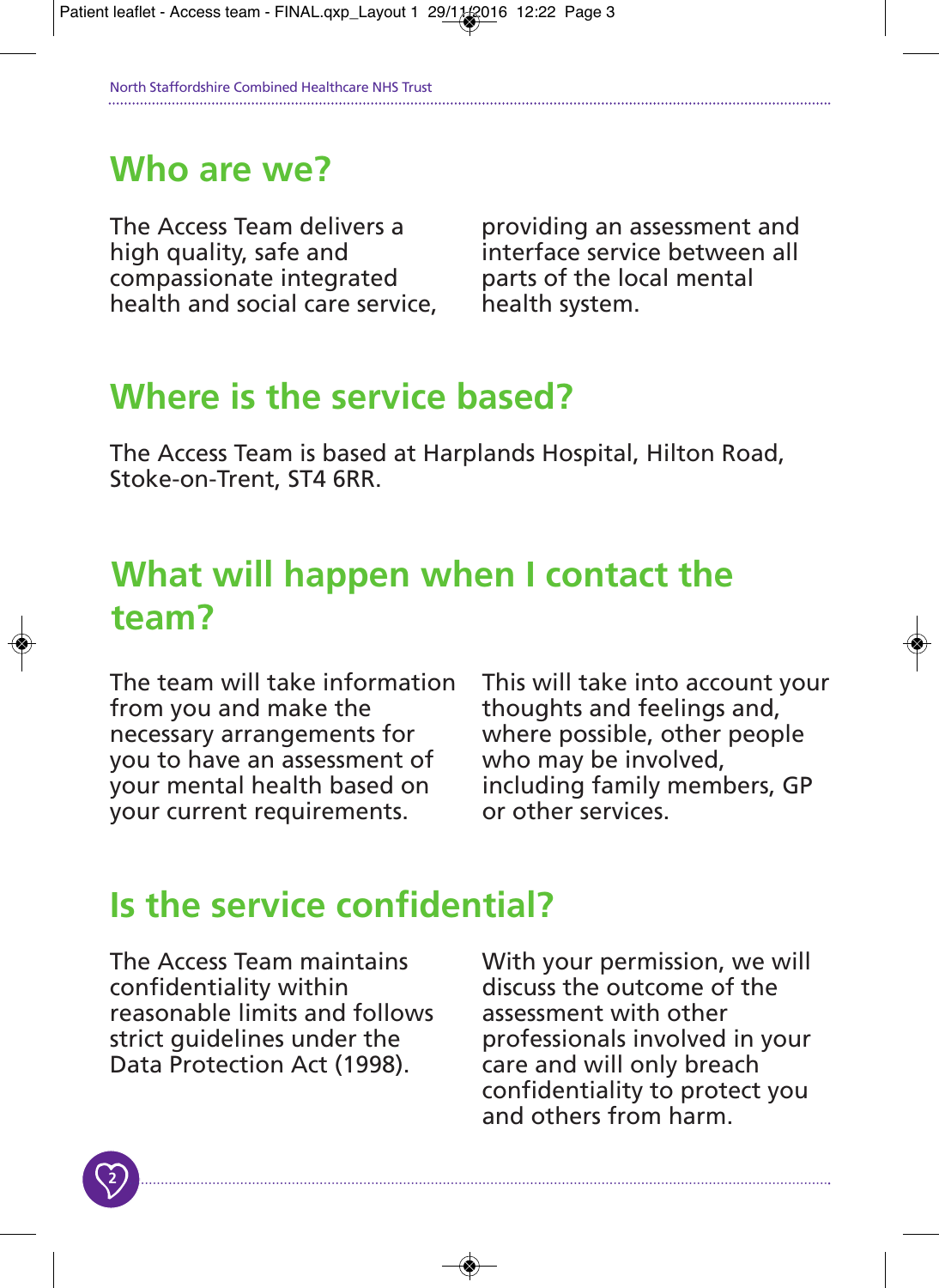# **What happens when I'm seen by the mental health practitioner?**

We will provide you with a holistic assessment of your mental wellbeing which will be inclusive and recovery focused.

This will be completed either over the telephone, at the Access Teams office base, at home or at a place that you feel most comfortable.

We will offer you the choice of being seen alone or with a relative or friend.

As part of the assessment process you will be asked about any other forms of support you may have had in the past or whether you are currently receiving support.

We are aware some things will be difficult to talk about but to get you the right support we need honesty and openness from both you and the practitioner assessing you.

At the end of the assessment process, we will aim to agree a care plan with you and you will be asked if you wish to have a copy of this care plan.

This will include details of treatment and follow up that may be required.

At the end of the assessment, we will write to your GP giving the outcome of the assessment and the agreed plan of care. We will also copy this letter to you.

### **What is recovery and wellbeing?**

It's useful to start with the idea that overall wellbeing involves both the mind and body. There is a deeper kind of wellbeing and recovery which is about living in a way that is good for you and good for others around you.

This means having a good balanced diet, having time for you and family, a good sleep pattern and a feeling of contentment, enjoyment, confidence and engagement. Self-esteem and selfconfidence are important parts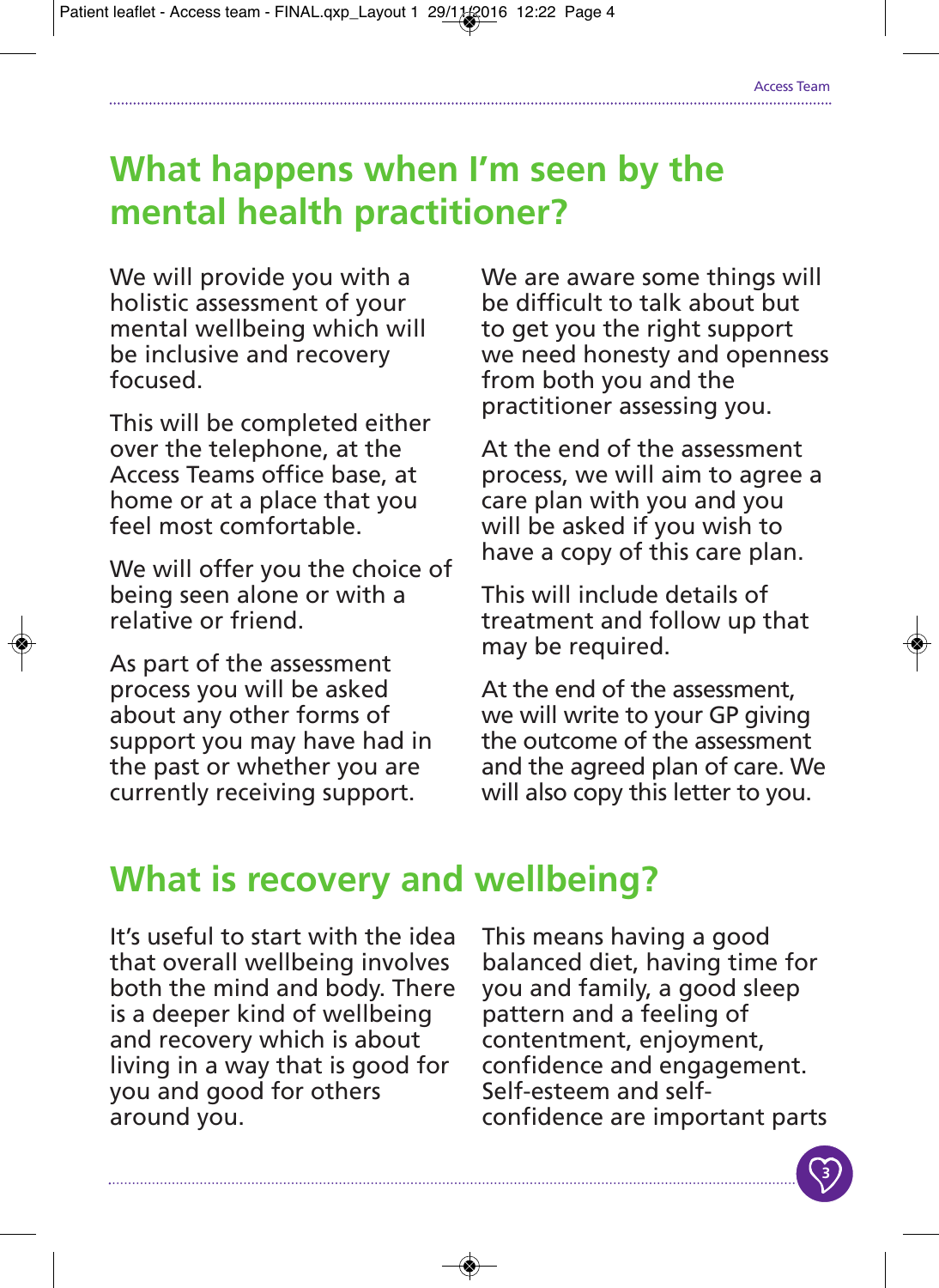of wellbeing and recovery, as are good relationships, which bring joy to you and those around you.

Of course, good mental wellbeing and recovery does not mean that you never

experience feelings or situations you find difficult, but it does mean you feel you have the resilience to cope when times are tougher than usual. Mental wellbeing and recovery is about feeling good and functioning well.

# **Five steps to mental wellbeing**

Evidence suggests there are five steps we can all take to improve our mental wellbeing.

If you approach them with an open mind and try them out, you can judge the results yourself.

**Connect** – connect with the people around you: your family, friends, colleagues and neighbours. Spend time developing these relationships.

**Be active** – you don't have to go to the gym. Take a walk, go cycling or play football. Find the activity that you enjoy and make it a part of your life.

**Keep learning** – learning new skills can give a sense of achievement and a new confidence. Why not sign up for that cooking course, learn to play an instrument, or figure out how to fix your bike?

**Give to others** – even the smallest act can count, whether it's a smile, a thank you or a kind word. Larger acts, such as volunteering at your local community centre can improve your mental wellbeing and help build new social networks.

**Take notice** – be more aware of the present moment, including your feelings and thoughts, your body and the world around you. Some people call this awareness 'mindfulness'. It can positively change the way you feel about life and how you approach challenges. For more information and self-help guides please go to **[www.getselfhelp.co.uk](http://www.getselfhelp.co.uk)**.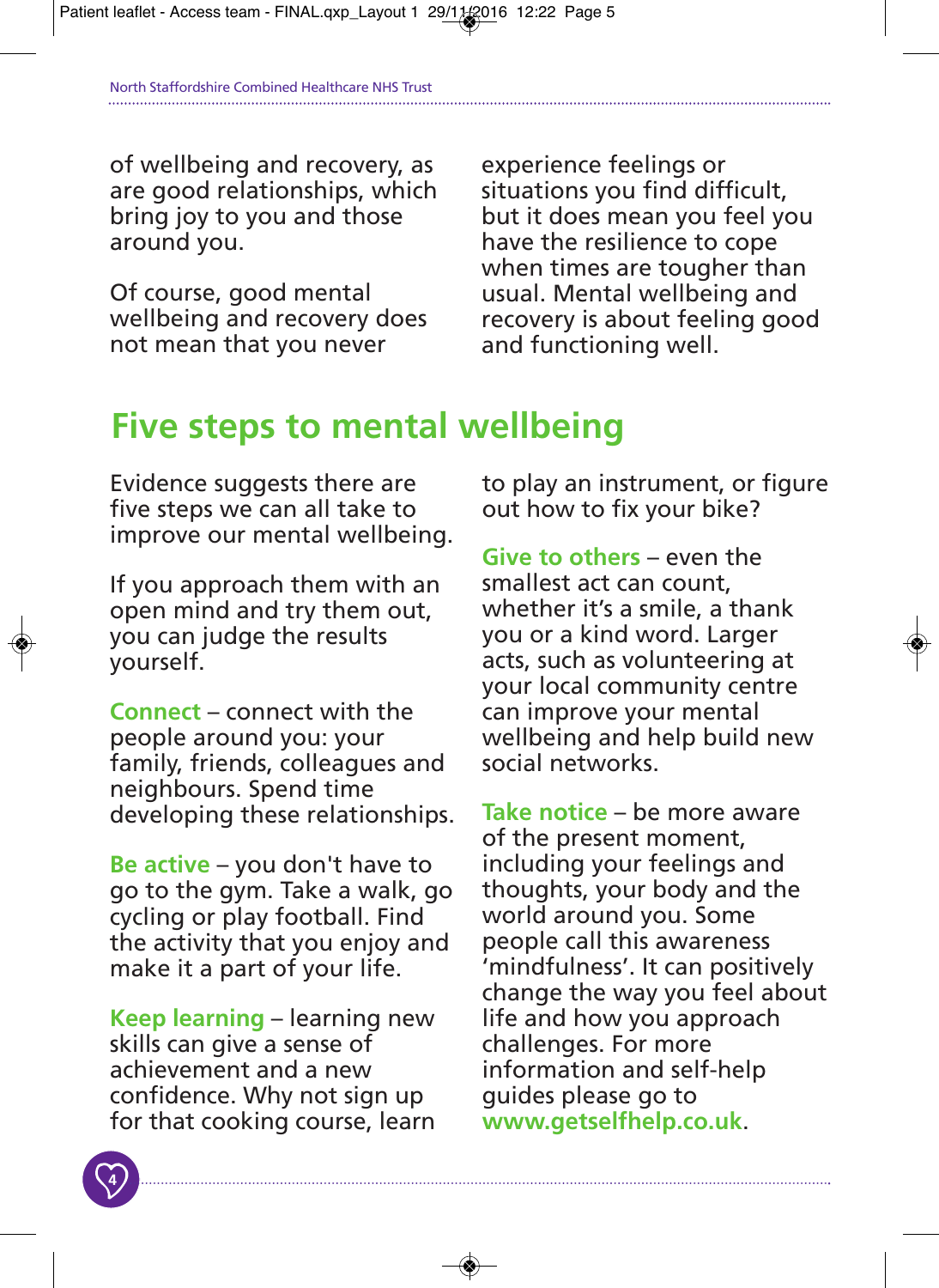# **Equality and diversity**

We will also take into consideration your sexuality, religion, disabilities and any

language difficulties, including people who are deaf or blind to ensure equality for all.

# **Advocacy**

Advocacy is when one person helps another to have their views, opinions and concerns heard by others.

Asist provides advocacy services in Staffordshire. You can contact them in the following ways.

- tel: **01782 845 584**
- email: **[help@asist.co.uk](mailto:help@asist.co.uk)**
- web: **[www.asist.co.uk](http://www.asist.co.uk)**
- post: **Freepost – Asist Freepost (ST2030) Stoke-on-Trent ST4 4BR**

# **What if I am not happy with the service?**

The mental health

practitioners who work at the Access Team are employed by North Staffordshire Combined Healthcare NHS Trust. Please help us to improve our service. Tell a member of the Access Team what you think works well with this service and any areas for improvement.

If you are dissatisfied or have any queries about your care by the Access Team, you can approach a team member so they can give you reassurance and work towards putting things right.

If you do not feel you can do this, you can approach the Patient Advise and Liaison Service (PALS) on **0800 389 9676** or via email at **patientexperience[team@northstaffs.nhs.uk](mailto:patientexperience-team@northstaffs.nhs.uk)**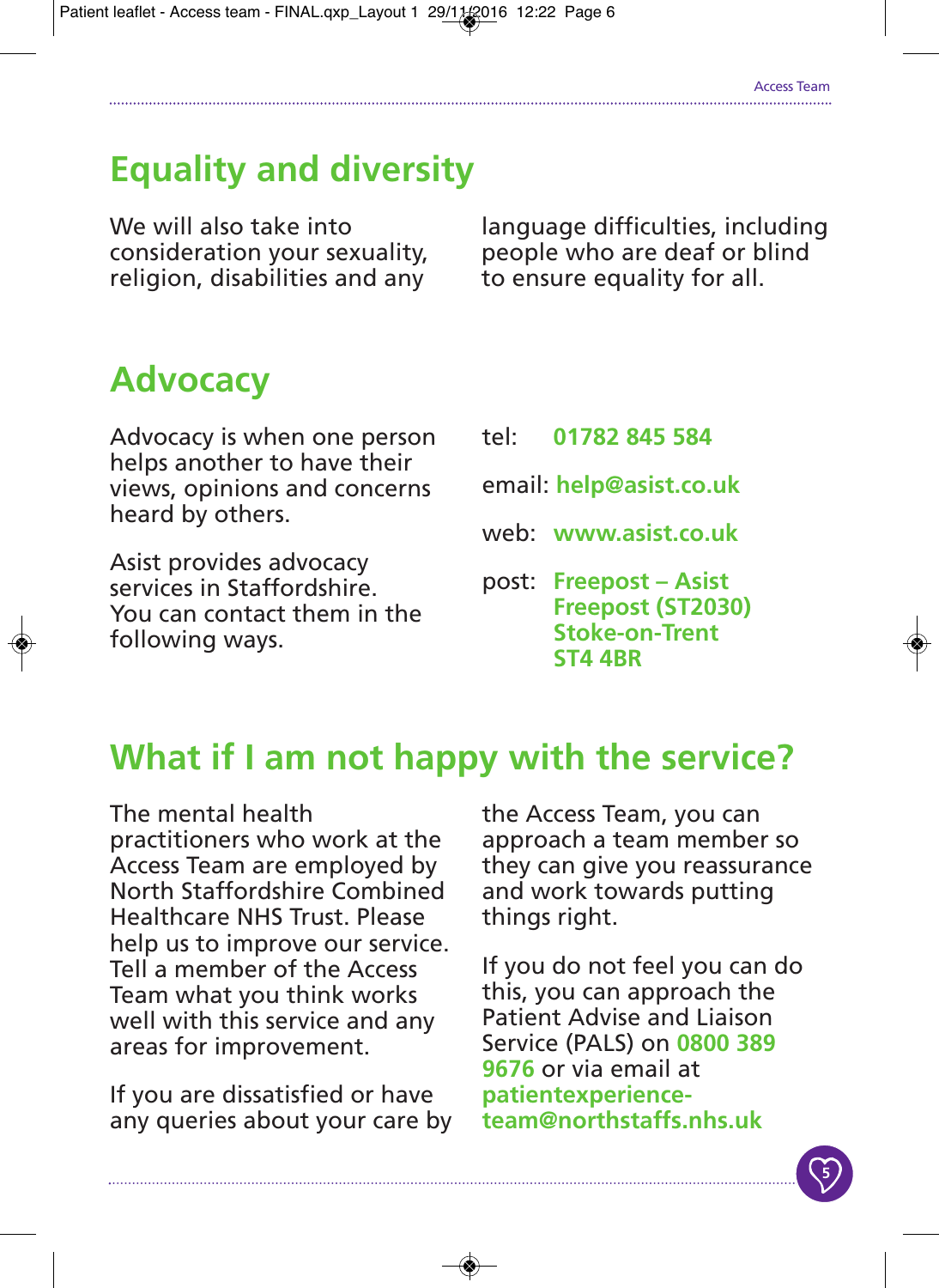| <b>Service</b>                                                                                     | <b>Opening</b><br>hours                        | <b>Contact</b>                                     | <b>What is offered</b>                                                                   |
|----------------------------------------------------------------------------------------------------|------------------------------------------------|----------------------------------------------------|------------------------------------------------------------------------------------------|
| <b>North</b><br><b>Staffordshire</b><br><b>Combined</b><br><b>Healthcare</b><br><b>Access Team</b> | 24/7                                           | 0300 123 0907<br>(option 1)<br>www.combined.nhs.uk | Mental health<br>assessments, crisis<br>support, telephone<br>contact<br>or face-to-face |
| <b>Harplands</b><br><b>Hospital</b>                                                                | 24/7                                           | 01782 441 600                                      | Psychiatric<br>inpatient<br>services                                                     |
| <b>Staffordshire</b><br><b>Mental</b><br><b>Health</b><br><b>Helpline</b>                          | 7pm-2am<br>(weekdays)<br>2pm-2am<br>(weekends) | 0808 800 2234<br>www.brighter-<br>futures.org.uk   | Telephone<br>support                                                                     |
| <b>MIND</b>                                                                                        | 9am-5pm<br>(Mon-Fri)                           | 01782 262 100<br>www.nsmind.org.uk                 | Free counselling,<br>anger management,<br>befriending and<br>parent support              |
| <b>Brighter</b><br><b>Futures</b>                                                                  | Hours vary<br>depending on<br>service          | 01782 406 000<br>www.brighter-<br>futures.org.uk   | Clubhouse network,<br>safe spaces, support<br>for self-harm                              |
| <b>Changes</b>                                                                                     | Variable –<br>please check<br>website          | 01782 413 101<br>www.changes.org.uk                | Mutual help<br>groups, support                                                           |
| <b>Samaritans</b>                                                                                  | 24/7                                           | 116 123<br>www.samaritans.org.uk                   | Telephone<br>support and<br>online support                                               |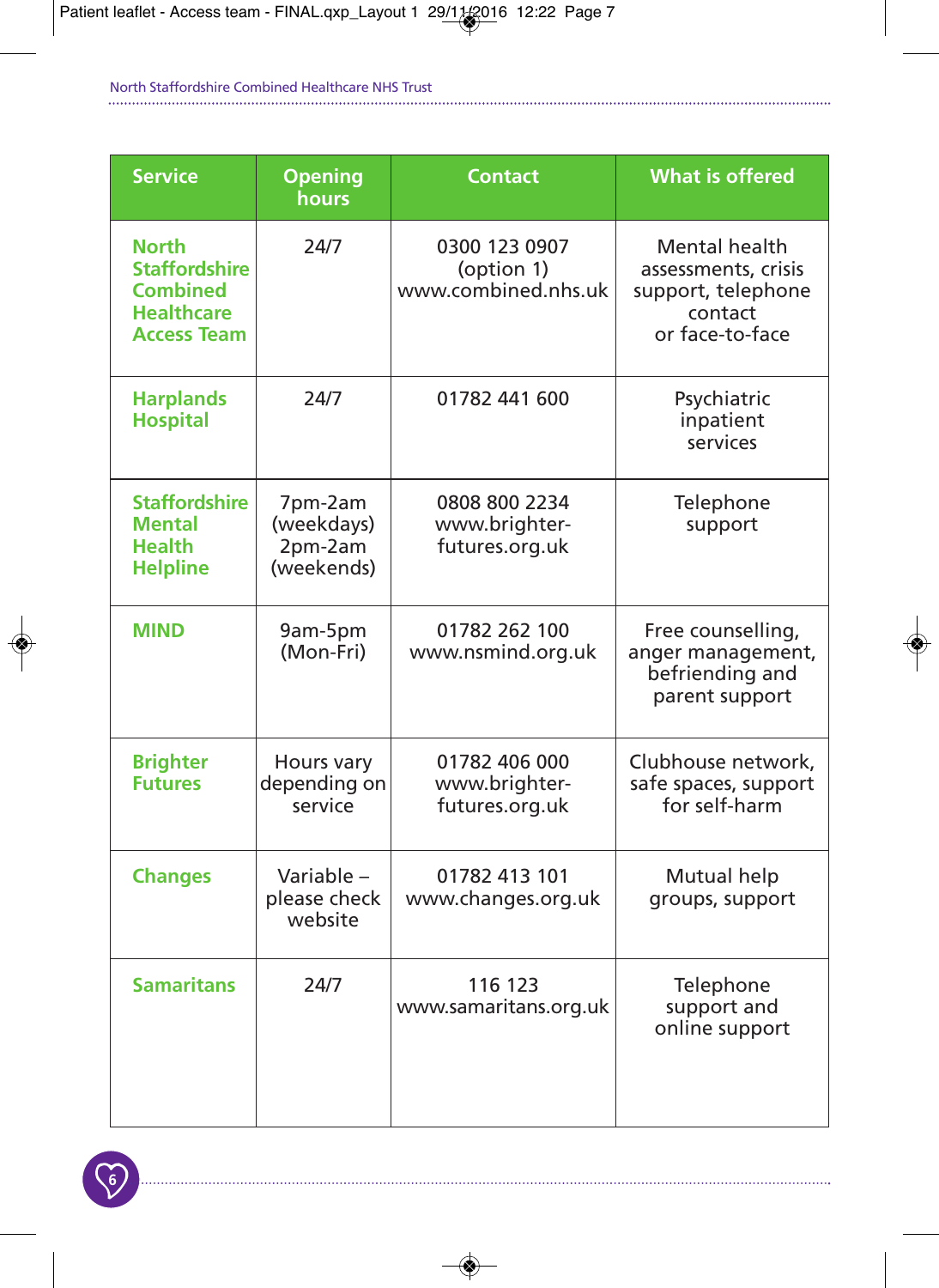| <b>Service</b>                  | <b>Opening</b><br>hours                                                                                                                        | <b>Contact</b>                                                                                                                                                                                                                    | <b>What is offered</b>                                                                                                                                      |
|---------------------------------|------------------------------------------------------------------------------------------------------------------------------------------------|-----------------------------------------------------------------------------------------------------------------------------------------------------------------------------------------------------------------------------------|-------------------------------------------------------------------------------------------------------------------------------------------------------------|
| <b>ECHO</b>                     | Normal office<br>hours                                                                                                                         | 07500 444 116<br>www.brighter-<br>futures.org.uk                                                                                                                                                                                  | Support for<br>self-harm                                                                                                                                    |
| <b>Savana</b>                   | 24-hour<br>message line                                                                                                                        | 01782 433 204<br>01782 433 205<br>(business line)<br>www.savannah.org.uk                                                                                                                                                          | Victims of<br>sexual assault or<br>violence                                                                                                                 |
| <b>Dove</b><br><b>Service</b>   | Variable -<br>please check<br>website                                                                                                          | 01782 683 155<br>www.thedove<br>service.org.uk                                                                                                                                                                                    | Support for those<br>affected by<br>bereavement, life-<br>changing illness and<br>significant loss                                                          |
| <b>Victim</b><br><b>Support</b> | 9.30am-7.30pm<br>(Mon-Thu)<br>9.30am-4.30pm<br>(Friday)<br>10am-3pm<br>(weekends &<br>bank holidays)                                           | 03300 881 339<br>(dial 141 beforehand<br>to hide your number)<br>www.victimsupport<br>.org.uk                                                                                                                                     | If you've been a victim<br>of a crime or have<br>been affected by a<br>crime committed<br>against someone<br>you know                                       |
| <b>Arch</b>                     | Helpline:<br>10am-3pm<br>(Mon-Fri)<br>Domestic<br>violence<br>helpline:<br>8.30am-5.30pm<br>(Mon-Fri)<br>Office:<br>8.30am-5.30pm<br>(Mon-Fri) | Helpline 01782 205 500<br><b>Domestic Violence</b><br>Helpline 01782 222 421<br>National 24-hour<br><b>Domestic Violence</b><br>Helpline<br>0808 2000 247<br>General enquiries<br>01782 744 533<br>www.archnorth<br>staffs.org.uk | Includes help for<br>people who are<br>homeless or at risk<br>of homelessness,<br>people experiencing<br>domestic violence,<br>and people misusing<br>drugs |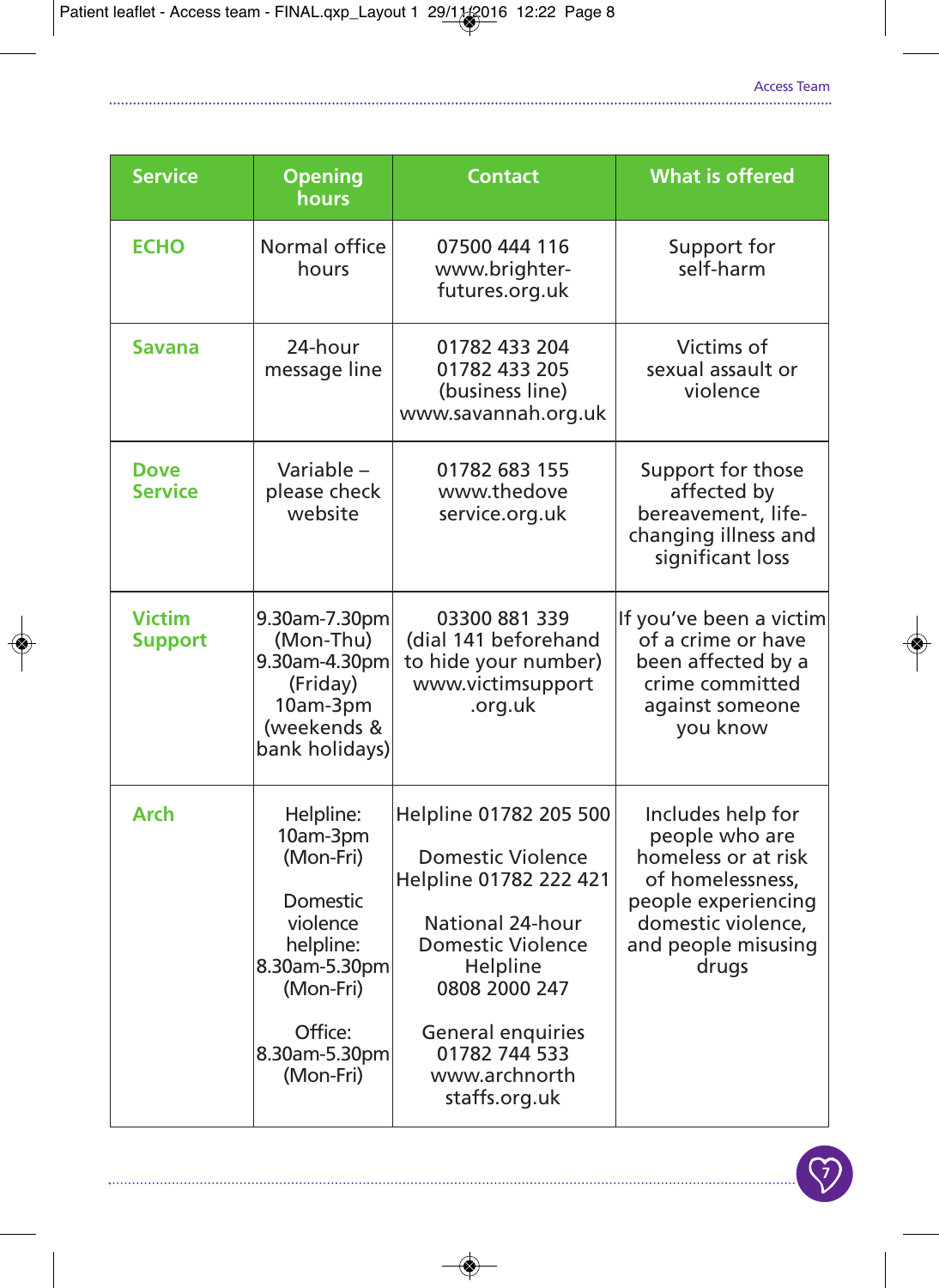#### **Alcohol and drug services**

| <b>Organisation</b>                             | <b>Contact</b>                                                                                                                                                                                             | <b>What is offered</b>                                                                                                                                                                                                                                                                                |
|-------------------------------------------------|------------------------------------------------------------------------------------------------------------------------------------------------------------------------------------------------------------|-------------------------------------------------------------------------------------------------------------------------------------------------------------------------------------------------------------------------------------------------------------------------------------------------------|
| <b>One Recovery</b><br><b>Staffordshire</b>     | 01782 662 585<br>(Newcastle-under-<br>Lyme)<br>01538 384 361<br>(Leek)<br>01785 270 080<br>(Stafford)<br>01543 572 619<br>(Cannock)<br>01283 741 053<br>(Burton upon Trent)<br>01827 311 505<br>(Tamworth) | Partnership, led by<br><b>Addiction Dependency</b><br>Solutions (ADS) alongside<br><b>North Staffordshire</b><br>Combined Healthcare,<br>Changes, Brighter<br><b>Futures and Arch providing</b><br>integrated drug and alcohol<br>support services across<br>Staffordshire<br>(except Stoke-on-Trent) |
| <b>Lifeline</b><br><b>Stoke-on-Trent</b>        | 01782 283 113<br>(adults)<br>01782 818 570 /<br>01782 221 090<br>(young people)                                                                                                                            | Integrated community drug<br>and alcohol service for young<br>people and adults in<br>Stoke-on-Trent                                                                                                                                                                                                  |
| <b>Recovery Service</b>                         | 01782 956 119                                                                                                                                                                                              | <b>Addaction and BAC O'Connor</b><br>have established a<br>a partnership to deliver the<br>Recovery Service which<br>is independent of<br>treatment, but will work<br>closely alongside Lifeline and<br>the Trust's Edward Myers Unit                                                                 |
| <b>A&amp;E Community</b><br><b>Support Team</b> | 01782 202 980                                                                                                                                                                                              | Support people who<br>regularly attend A&E as<br>a result of alcohol misuse                                                                                                                                                                                                                           |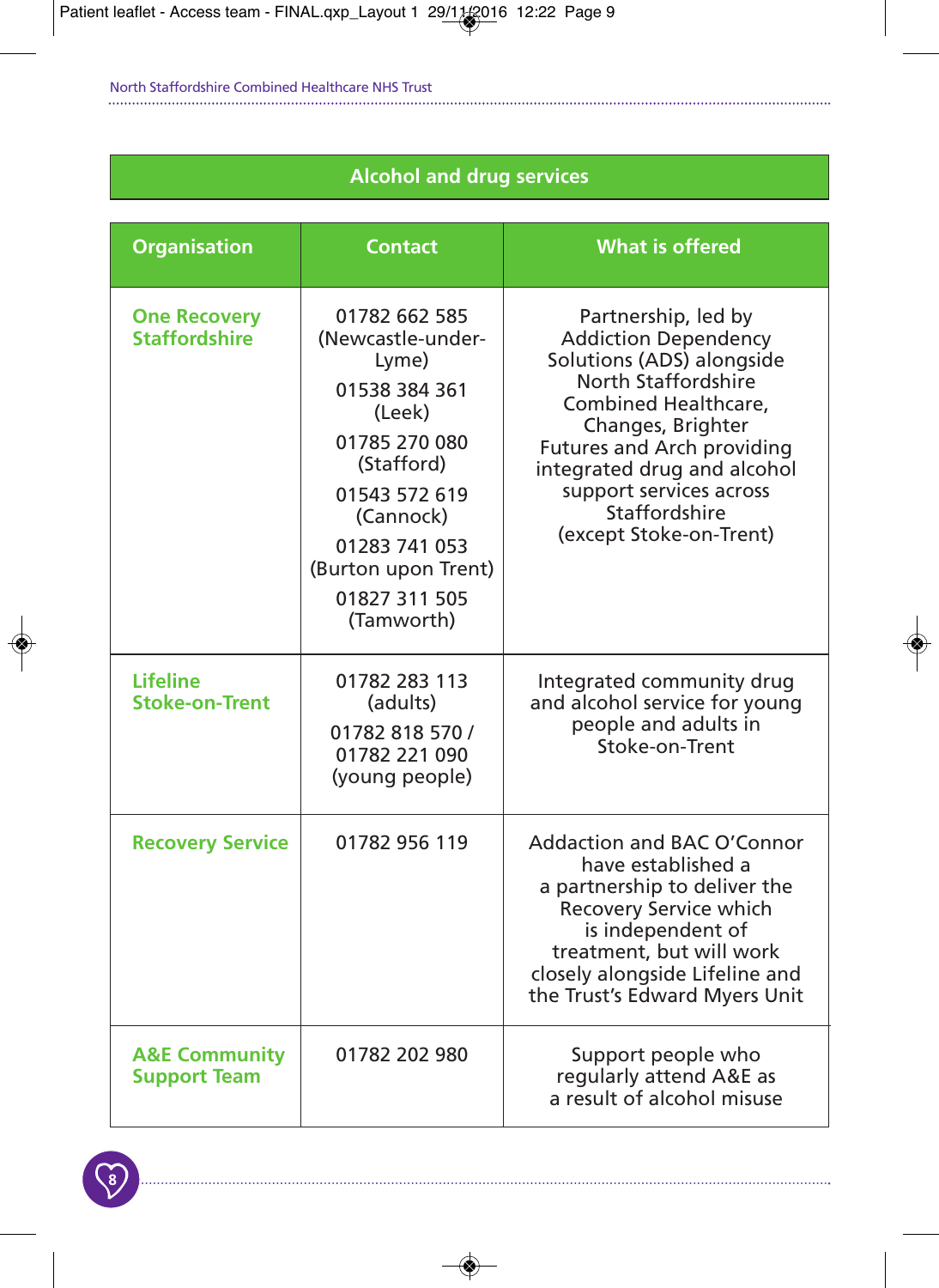### **Homelessness organisations**

| <b>Organisation</b>                                                                  | <b>Contact</b>                                                                                | <b>What is offered</b>                                                |
|--------------------------------------------------------------------------------------|-----------------------------------------------------------------------------------------------|-----------------------------------------------------------------------|
| <b>90 Hope Street</b>                                                                | 01782 279 234                                                                                 | Housing for homeless<br>or acute housing need<br>(subject to vacancy) |
| <b>Rough Sleeper</b><br><b>Team</b>                                                  | 0800 970 2304<br>(Stoke and<br>Newcastle)<br>24-hours<br>0800 015 1464<br>(Staffs and Shrops) | Support to get into<br>emergency<br>accommodation                     |
| <b>Macari Centre</b>                                                                 | 07500 771 682                                                                                 | Emergency<br>accommodation                                            |
| <b>Salvation Army</b><br><b>Camp Road</b><br><b>Stoke-on-Trent</b><br><b>ST6 1LF</b> | 01782 832 422                                                                                 | Homeless hostel                                                       |

#### **Self-help websites**

| www.getselfhelp.co.uk                      | Advice and information                     |
|--------------------------------------------|--------------------------------------------|
| www.thecalmzone.net                        | Information and advice for male            |
| www.moneysavingexpert.com/<br>mentalhealth | Free guide about mental health<br>and debt |
| www.ntw.nhs.uk/pic/selfhelp                | Self-help booklets                         |
| www.thecarershub.co.uk                     | Carers hub                                 |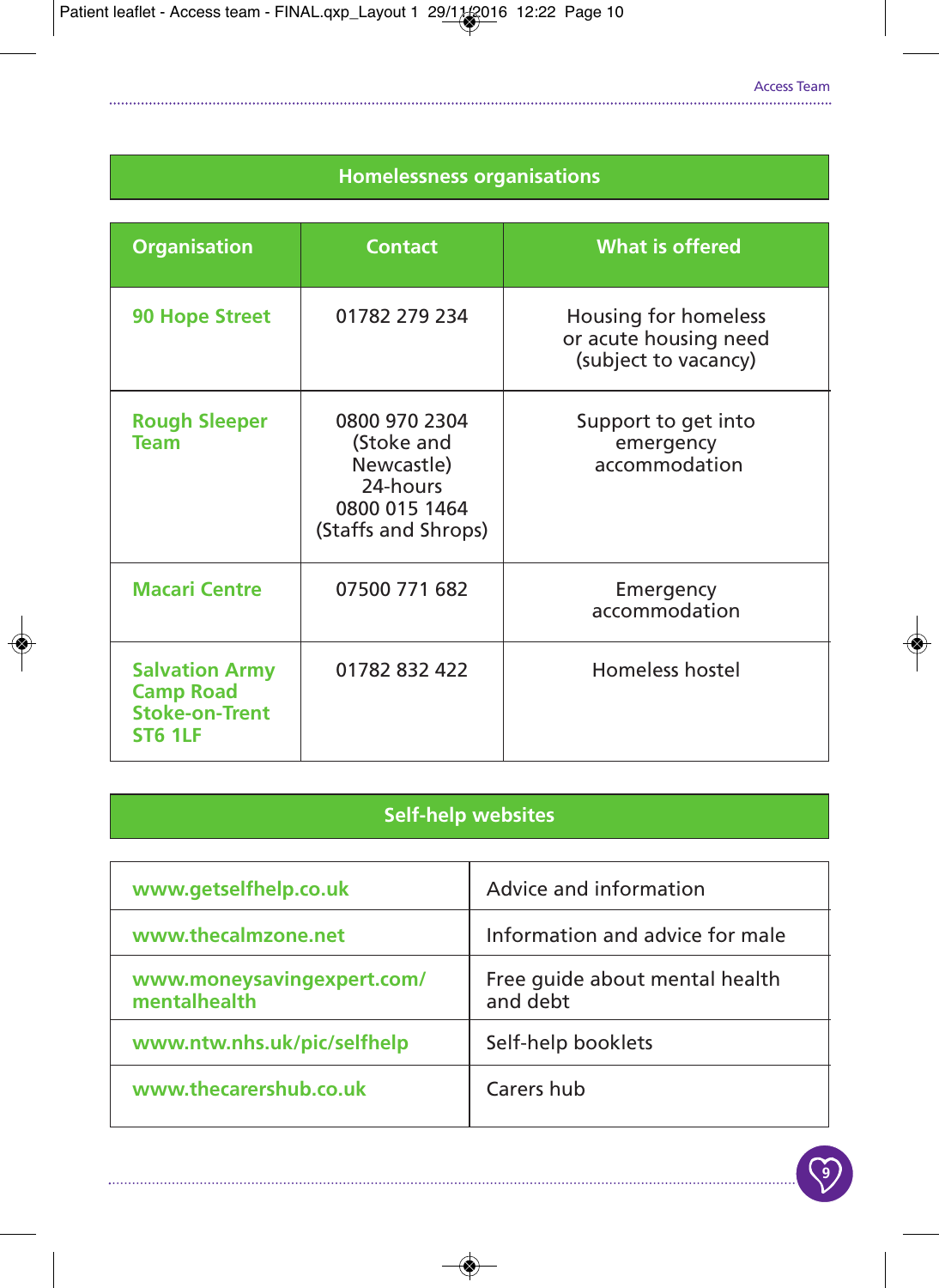# **Contacting the Access Team**

#### tel: **0300 123 0907 (Option 1)**

The service is based at:

Harplands Hospital Hilton Road Stoke-on-Trent ST4 6RR



If you have a hearing impairment and are unable to use the telephone, please text the Access Team on 07739 775 202 and we will respond as soon as possible (please note: this service will be charged at your network provider's rate).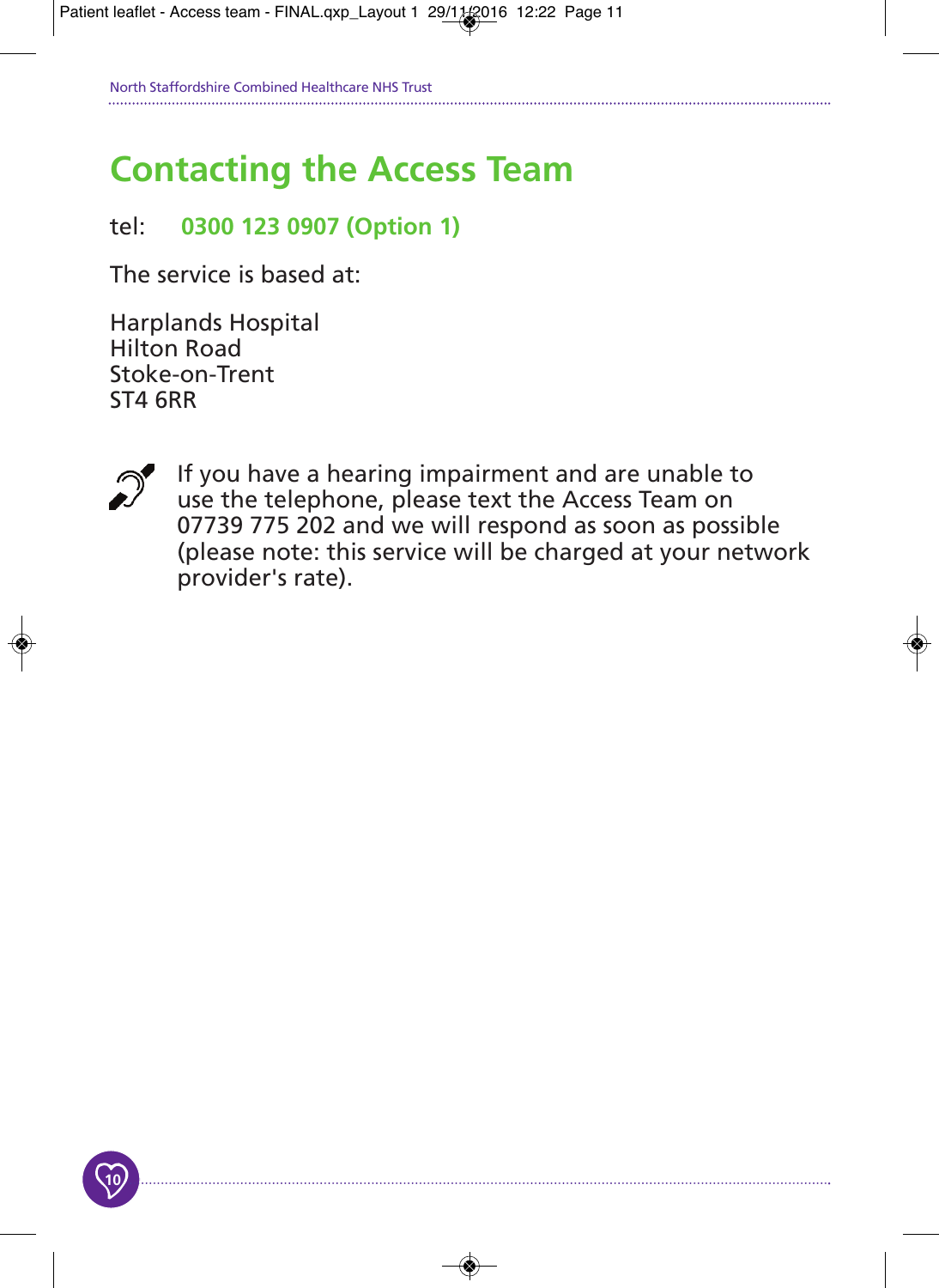#### Access Team

**11**